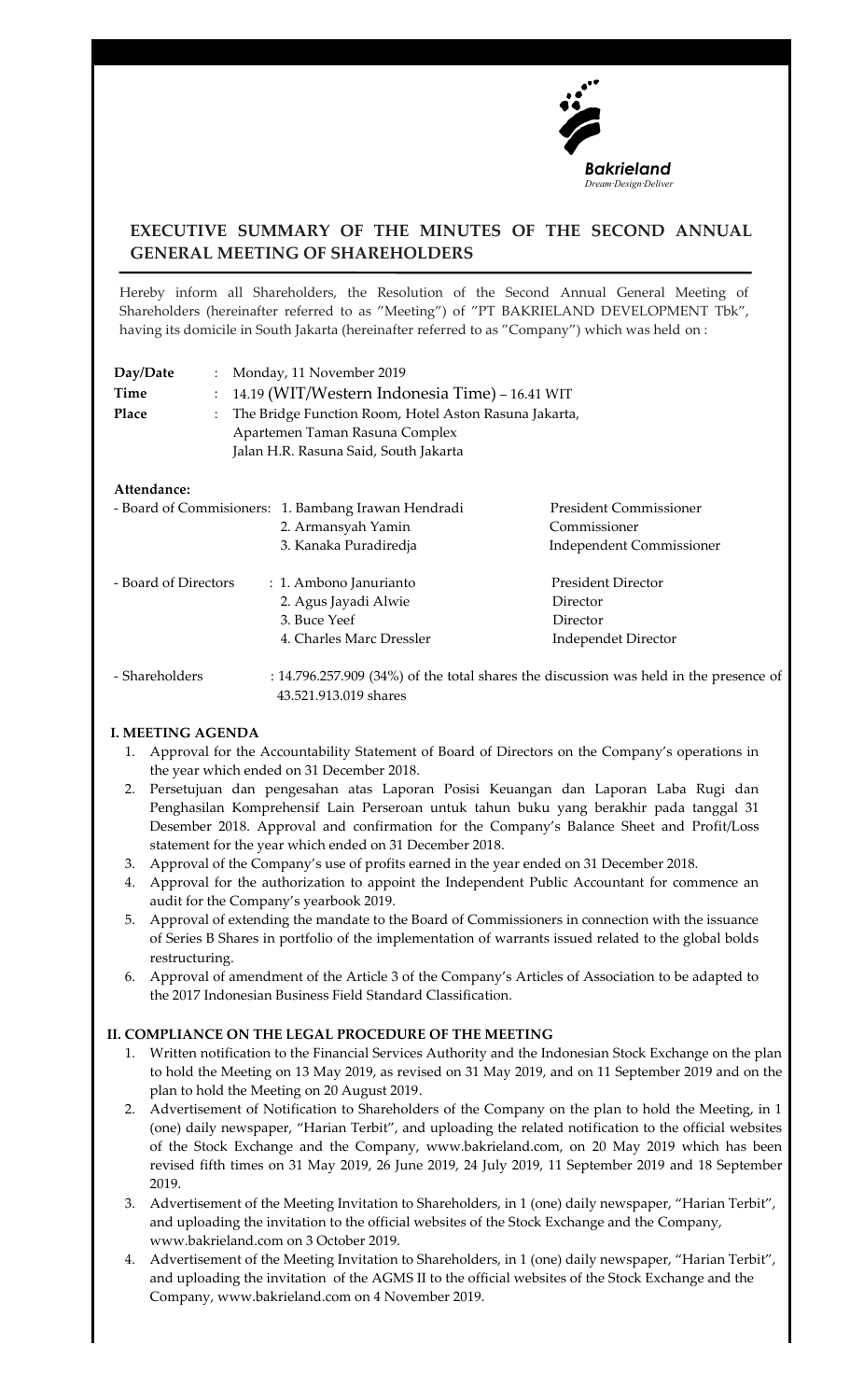#### **III. THE RESOLUTIONS**

# **FIRST AND SECOND AGENDA MEETING**

- The Meeting provided the opportunity for the attending Shareholders or Proxies to raise questions and/or express opinions related to the First and Second Meeting Agenda.
- In the question and answer session, 4 (four) Shareholders or Proxies who attended the meeting asking questions and/or opinions.
- Voting was exercised verbally.
- Voting results were as follows:
	- a. There were 2,500,000 shareholders or 0.017% of the Attendance abstentions.
	- b. There were 0 shareholders or 0% of the Attendance voted against.
	- c. There were 14.793.757.909 shares or 99,98% of the Attendance voted in favor.

In accordance with the provisions of the Company's Articles of Association, abstention votes shall be taken into account by a majority vote, thereby totaling the total votes of 14.796.257.909 shares 100% of the total the legitimate shares present at the Meeting decide to approve the proposed decision of the First and Second Meeting of the Agenda.

# **- Resolution of the First Meeting Agenda:**

Approved the Board of Directors' Accountability Report on the Company's Operation for the year ending 31 December 2018.

#### - **Resolution of the Second Meeting Agenda:**

Approved and validated on the Company's Statement of Financial Position and Statement of Pro-t or Loss and Other Comprehensive Income for the year ending 31 December 2018 and granted full release and discharge (acquite de charge) to the Board of Directors from their responsibilities to manage and to the Board of Commissioners from their responsibilities to monitor in the fiscal year ending December 31, 2018 as long as such actions are reflected in the Company's Report.

# **THIRD MEETING AGENDA**

- The Meeting provided the opportunity for the attending Shareholders or Proxies to raise questions and/or express opinions related to the Third Meeting Agenda.
- In the question and answer session, there is no Shareholder or Proxy who attended the meeting asking questions and/or opinions.
- Voting was exercised verbally.
- Voting results were as follows:
	- a. There were 2,500,000 shareholders or 0,017% of the Attendance abstentions.
	- b. There were 0 shareholders or 0% of the Attendance voted against.
	- c. There were 14.793.757.909 shares or 99,983% of the Attendance voted in favor.

In accordance with the provisions of the Company's Articles of Association, abstention votes shall be taken into account by a majority vote, thereby totaling the total votes of 14.796.257.909 shares or 100% of the total the legitimate shares present at the Meeting decide to approve the proposed decision of the Third Meeting of the Agenda.

#### - **Resolution of the Third Meeting Agenda:**

Approved to grant the authority the of the Company's year profits obtained in the financial statement for the fiscal year 2018 as follow:

- a. Rp 942,022,711,962 (nine hundred forty-two billion twenty-two million seven hundred eleven thousand nine hundred sixty-two Rupiah) for reserve funds in accordance with Article 70 of Company Law and Article 22 of the Company's Articles of Association.
- b. while the remainder will be recorded as retained earnings to strengthen the Company's capital structure.

# **FOURTH MEETING AGENDA**

- The Meeting provided the opportunity for the attending Shareholders or Proxies to raise questions and/or express opinions related to the Fourth Meeting Agenda.
- In the question and answer session, 1 (One) Shareholder or Proxy who attended the meeting asking questions and/or opinions.
- Voting was exercised verbally.
	- Voting results were as follows:
		- a. There were 2,500,000 shareholders or 0,017% of the Attendance abstentions.
		- b. There were 0 shareholders or 0% of the Attendance voted against.
		- c. There were 14.793.757.909 shares or 99,983% of the Attendance voted in favor.

In accordance with the provisions of the Company's Articles of Association, abstention votes shall be taken into account by a majority vote, thereby totaling the total votes of 14.796.257.909 shares or 100% of the total the legitimate shares present at the Meeting decide to approve the proposed decision of the Fourth Meeting of the Agenda.

# - **Resolution of the Fourth Meeting Agenda :**

1. Approved to grant the authority to the Company's Board of Commissioners upon the proposal of